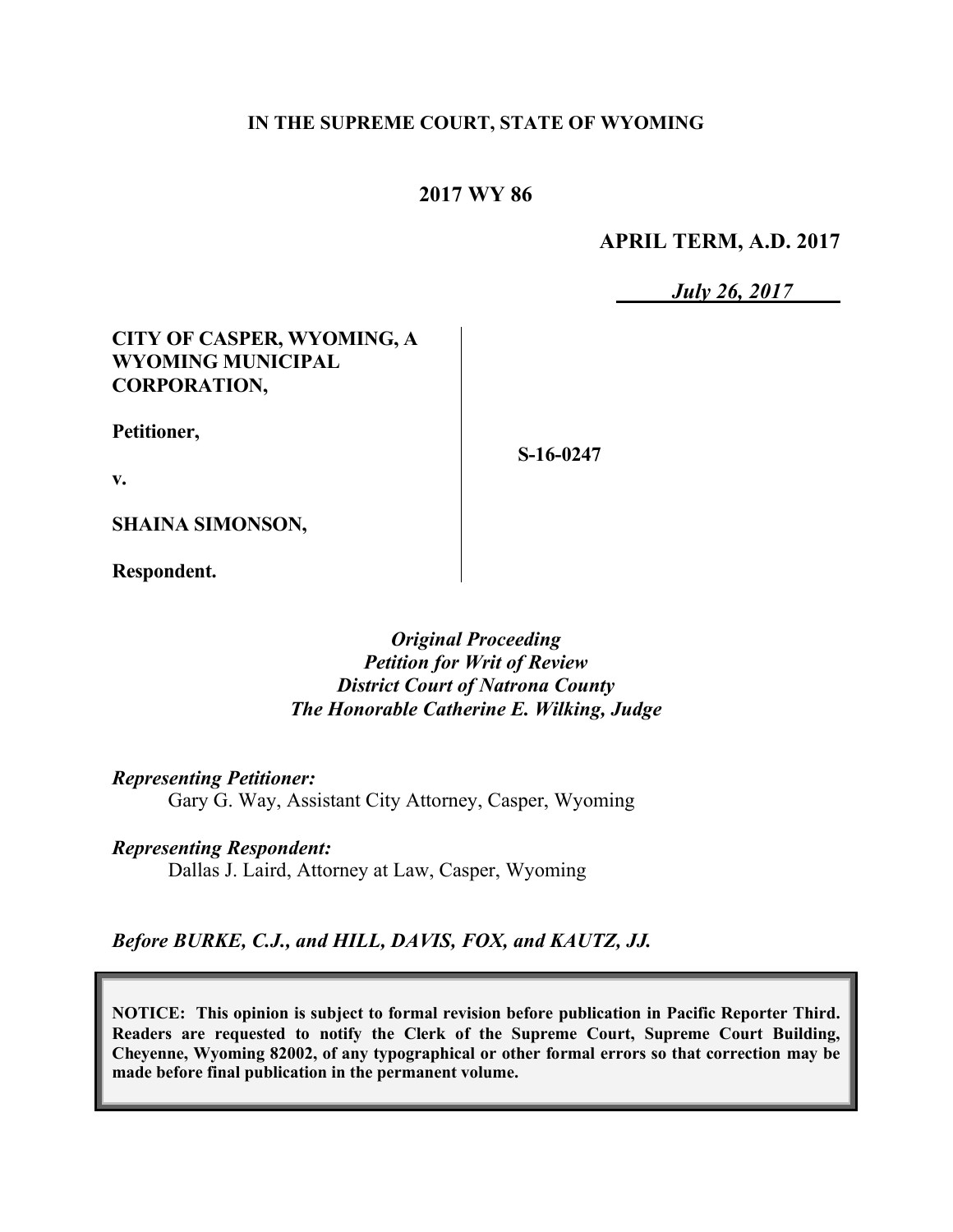**DAVIS**, Justice.

 $\overline{a}$ 

[¶1] Shaina Simonson claimed in a district court appeal that the probationary portion of a sentence imposed by the municipal court in Casper was illegal. The district court agreed, and the City of Casper challenged that ruling by filing a petition for a writ of review.<sup>1</sup> We grant the writ of review, and we affirm the district court.

#### **ISSUES**

[¶2] The City poses a single question:

Does a municipal court have the power to impose a term of probation on a defendant if the ordinance governing the offense committed provides for punishment only by a fine?

We instructed the parties to also brief the issue of whether the City should be granted, in light of *City of Sheridan v. Cadle*, 24 Wyo. 293, 157 P. 892 (1916), and *City of Laramie v. Mengel*, 671 P.2d 340 (Wyo. 1983), a writ of review.

#### **FACTS**

[¶3] At approximately 1:00 a.m. on October 31, 2015, two Casper police officers responded to a complaint of loud music being played at what appeared to be a party at a residence on South Elk Street. After investigation, the officers arrested the twenty-yearold host of the festivities, whose mother was not home, and issued citations to ten other individuals between the ages of seventeen and twenty for violating Casper Municipal Code § 5.08.370(A) and  $(B)$ .<sup>2</sup> Ms. Simonson, who was eighteen at the time, was one of those individuals.

[¶4] Although her case was set for a bench trial, she eventually decided to enter a no contest plea<sup>3</sup> to the charge.<sup>4</sup> At the combined change of plea and sentencing hearing, the municipal court twice described the maximum penalty faced by Simonson as a \$750 fine.

<sup>&</sup>lt;sup>1</sup> District courts are empowered to hear appeals from municipal courts, and further review may be had by way of a petition for a writ of review in this Court. Wyo. Stat. Ann. § 5-2-119 (LexisNexis 2017); W.R.A.P. 13.01(a).

 $2$  Those provisions make it illegal for a person under the age of twenty-one to possess alcoholic beverages and define possession to include consumption.

<sup>&</sup>lt;sup>3</sup> A no contest or nolo contendere plea has the same effect as a guilty plea in a criminal case, but it cannot be used as an admission by the defendant in a civil case premised on the conduct for which she was prosecuted. *State v. Steele*, 620 P.2d 1026, 1028 (Wyo. 1980).

At her first appearance before the municipal court on November 13, 2015, Simonson received and signed an advisement of rights form which advised her of the various pleas open to her, and which also advised her that she faced a maximum penalty of a \$750 fine, and that incarceration was only possible if she had been charged with driving under the influence or as a repeat offender for certain offenses.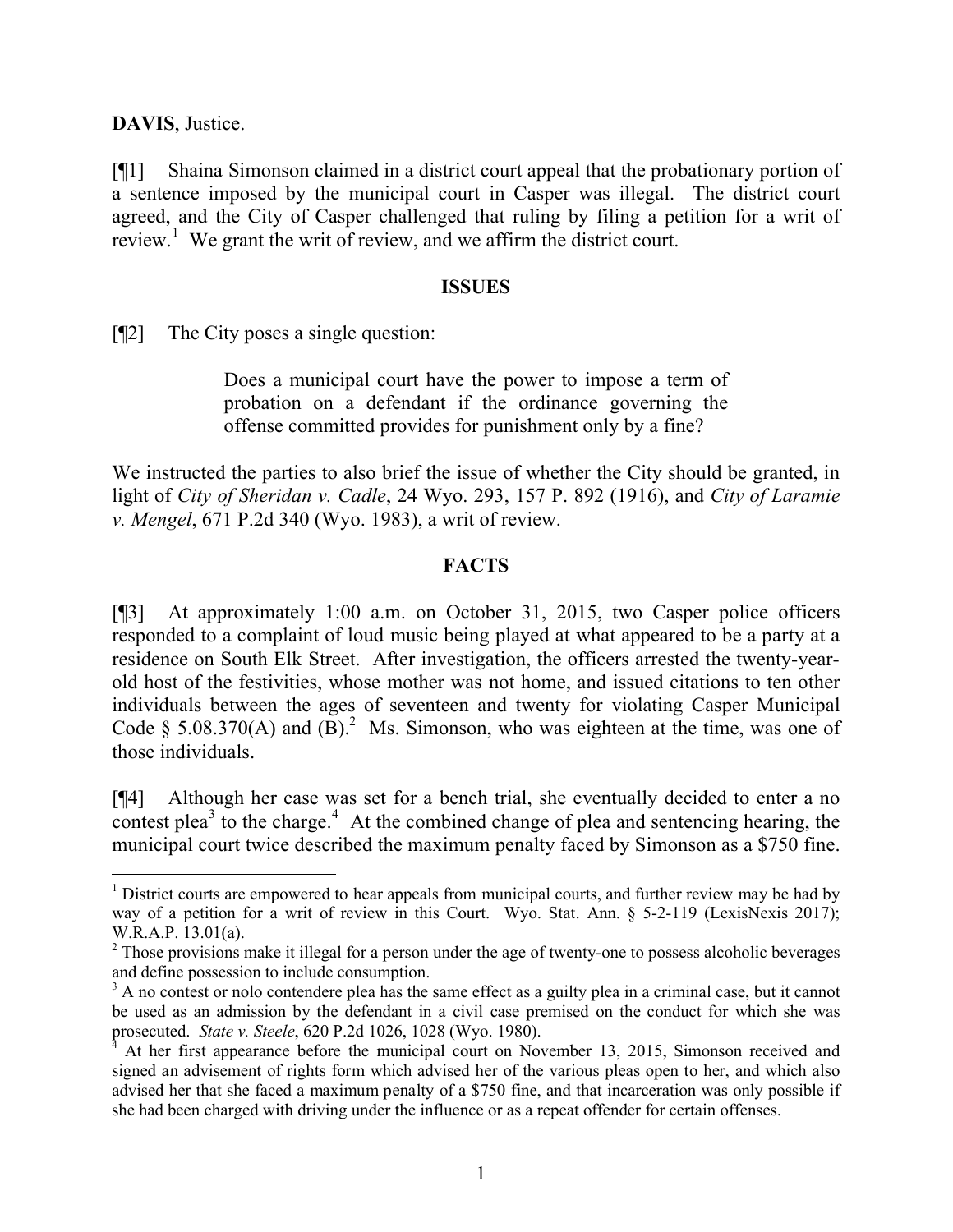Shortly thereafter the city attorney recommended what he characterized as the standard penalty for a first-time offender of the minor in possession ordinance. That consisted of a \$750 fine plus \$10 court costs, the suspension of all but \$160 of that amount, and six months of unsupervised probation.

[¶5] Simonson's attorney responded that, except for the fine, such a sentence would be illegal because the City had authorized nothing but a fine for the misdemeanor offense of being a minor in possession of an alcoholic beverage. He directed the court to the provisions of Casper Municipal Code § 1.28.010, which established the penalties available for acts made unlawful by the Code, including the one for which Simonson was convicted.

[¶6] Subsection B of that ordinance provides:

Any misdemeanor committed in the city **shall be punishable only by a fine of not more than seven hundred fifty dollars**, to which may be added court costs as set by the municipal court, but not to exceed ten dollars for all violations, except as otherwise provided.

Casper Municipal Code 1.28.010(B) (emphasis added).<sup>5</sup> Subsection C provides for incarceration, but only with respect to repeat offenders, and then only with respect to enumerated offenses. Being a minor in possession of alcohol is not one of those offenses.

[¶7] Only subsection E of the penalty ordinance has any application to that offense, but it deals only with repeat offenders and provides:

> For a violation of city code Section 5.08.370 committed and formally charged by the filing of a complaint in the municipal court for the city, the formal charge being filed under a single prior conviction in the municipal court for the city, for the same offense charged, the court shall fine the violator not less than one hundred fifty dollars, nor more than seven hundred fifty dollars, to which may be added court costs as set by the municipal court, but not to exceed ten dollars. For a subsequent conviction of this section within twelve months, the person shall be punished by a fine of not less than three hundred fifty dollars nor more than seven hundred fifty dollars. For a third conviction within twenty-four months, the

<sup>&</sup>lt;sup>5</sup> It was suggested in argument that the ordinance does not permit incarceration because to do so would perhaps require a jury trial, which could involve a great deal of expense.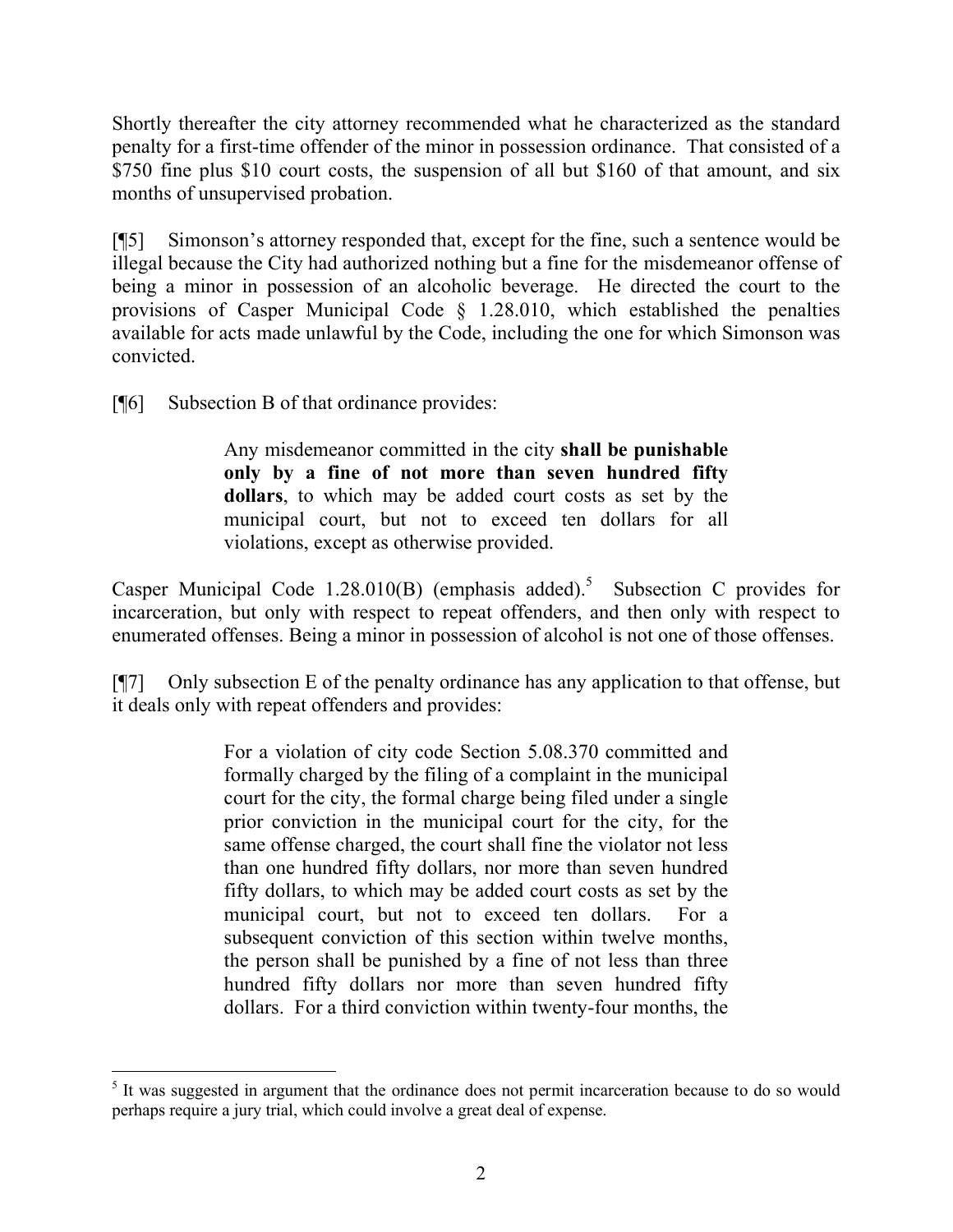person shall be punished by a fine of not less than six hundred dollars nor more than seven hundred fifty dollars.

Casper Municipal Code § 1.28.010(E).

l

[¶8] Citing *Hicklin v. State*, 535 P.2d 743 (Wyo. 1975), for the proposition that a term of probation for a given crime may not exceed the maximum term of imprisonment expressly set by the legislature for that offense, Simonson's attorney argued that she could not be placed on probation because the municipal court had no authority to sentence her to jail. The court, however, elected for the most part to adopt $6$  the city attorney's recommended sentence on the theory that it was authorized to impose probation by Wyo. Stat. Ann. § 7-13-302 (LexisNexis 2017), which provides:

> (a) After conviction or plea of guilty for any offense, except crimes punishable by death or life imprisonment, and following entry of the judgment of conviction, the court may:

> (i) Suspend the imposition or execution of sentence and place the defendant on probation; or

> (ii) Impose a fine applicable to the offense and place the defendant on probation.

Defense counsel asked the court to stay its sentence, except the fine, pending an appeal, but the court declined to do so.

[¶9] On May 2, 2016, Simonson appealed to the district court. On October 7, 2016, the district court issued an order reversing the municipal court's sentence and remanding the case.

[¶10] In concluding that the sentence was illegal, the district court found that the Casper ordinances governing the penalty for the possession of alcohol by a minor were clear and unambiguous, and that they expressly limited that penalty to a fine of between \$150 and \$750. They did not provide for a potential penalty of incarceration. The court noted that although the legislature had statutorily given the City the power to enforce its ordinances by imposition of a term of incarceration, Casper had elected not to exercise that option with respect to this offense. In contrast, the City did expressly adopt a penalty of incarceration for other offenses.

<sup>&</sup>lt;sup>6</sup> The court omitted the probation condition that Simonson undergo an alcohol addiction assessment and complete any recommended counseling because she had completed those proposed requirements prior to entering her plea.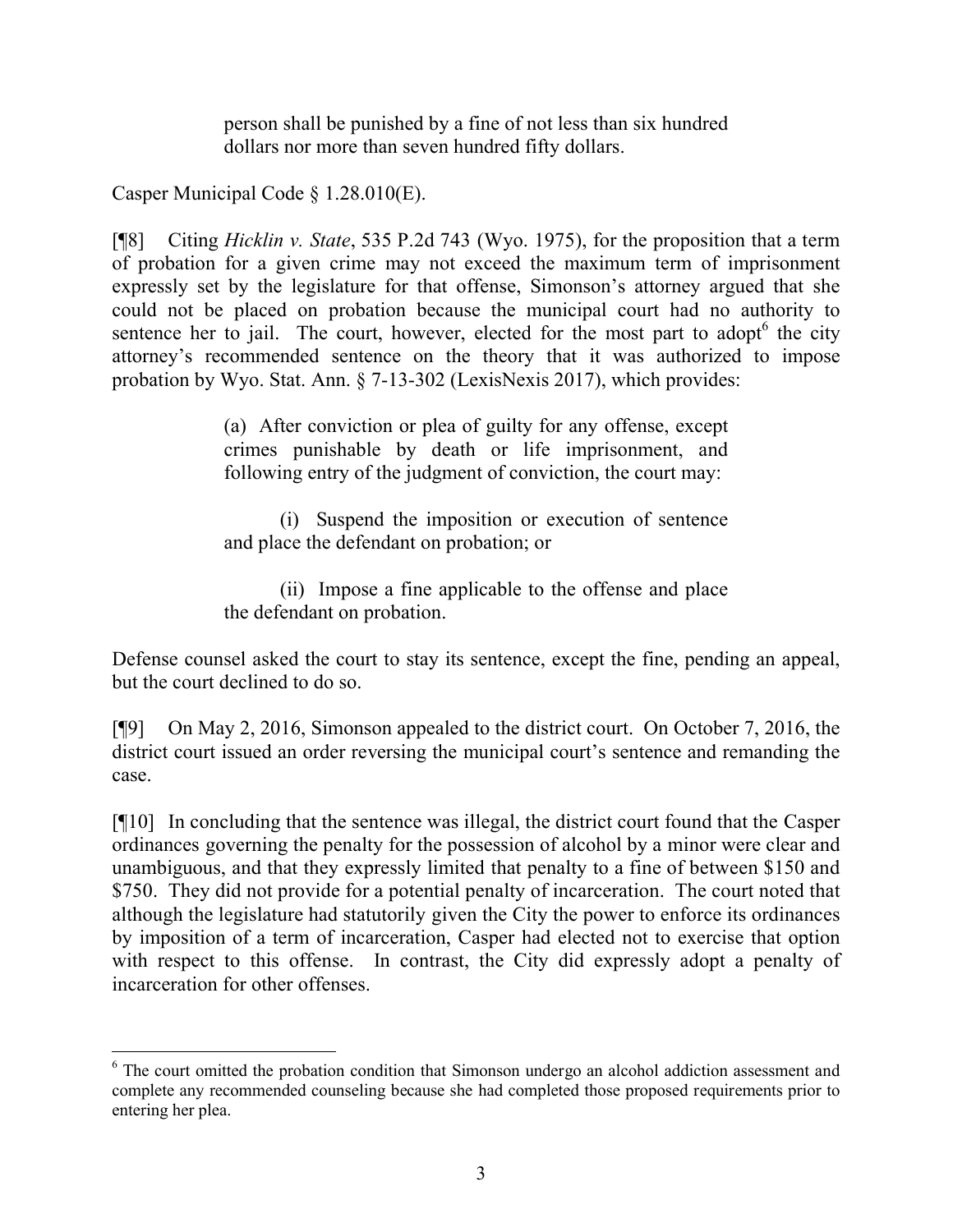[¶11] The district court further concluded that Wyo. Stat. Ann. § 7-13-302 should not be read to permit a probationary sentence even if the penalties specified for a particular crime did not include incarceration. To do so would require ignoring *Hicklin's* holding that probation is a substitute for incarceration, and that, by virtue of the potential restrictions it may place on a defendant's freedom, it is constructive incarceration. Moreover, because the City's governing body seems to have made purposeful choices in imposing or withholding incarceration as a possible penalty with respect to various offenses, reading § 7-13-302 as the municipal court did would render those choices meaningless.

[¶12] The City filed its Petition for Writ of Review roughly two weeks later.

## **DISCUSSION**

## **Propriety of the Writ of Review**

[¶13] Pursuant to Wyo. Stat. Ann. § 5-2-119, municipal court cases "may be appealed to the district courts and thereafter to the Wyoming supreme court only if the supreme court grants a writ of certiorari agreeing to hear the appeal." The statute also requires this Court to adopt procedures and standards for seeking and granting such review. That requirement was largely accomplished through the adoption of W.R.A.P. 13, which governs petitions for a writ of review. W.R.A.P. 13.01(a). The rule, however, does not set out the circumstances under which review in the nature of certiorari may properly be granted. That topic has been left to decisional law regarding the common law writ of certiorari, much of which predated and presumably informed the passage of § 5-2-119. Chief among those decisions are *City of Sheridan v. Cadle*, 24 Wyo. 293, 157 P. 892 (1916), and *City of Laramie v. Mengel*, 671 P.2d 340 (Wyo. 1983).

[¶14] In *Cadle*, the defendant succeeded in having his municipal court conviction overturned on appeal to the district court, and the City of Sheridan filed a petition for a writ of certiorari in this Court to challenge the district court's jurisdiction. We allowed the case to proceed, holding that the writ was historically available when the petition claimed the lower court acted in excess of its jurisdiction. We also noted that the writ was historically denied where the petitioner had some other adequate remedy available. There was no alternative because relief by way of a bill of exceptions (presently set out in Wyo. Stat. Ann. §§ 7-12-102 through 104) was available only in prosecutions brought under the state criminal code. *Cadle*, 157 P. at 895.

[¶15] *Mengel* concerned a municipal court decision to suppress the refusal of two defendants to submit to a blood-alcohol test. The City of Laramie, which had no right to appeal that decision to the district court, instead petitioned this Court for a bill of exceptions. Noting the limitation placed on that remedy by *Cadle*, we treated the petition as one for a writ of certiorari. *Mengel*, 671 P.2d at 343.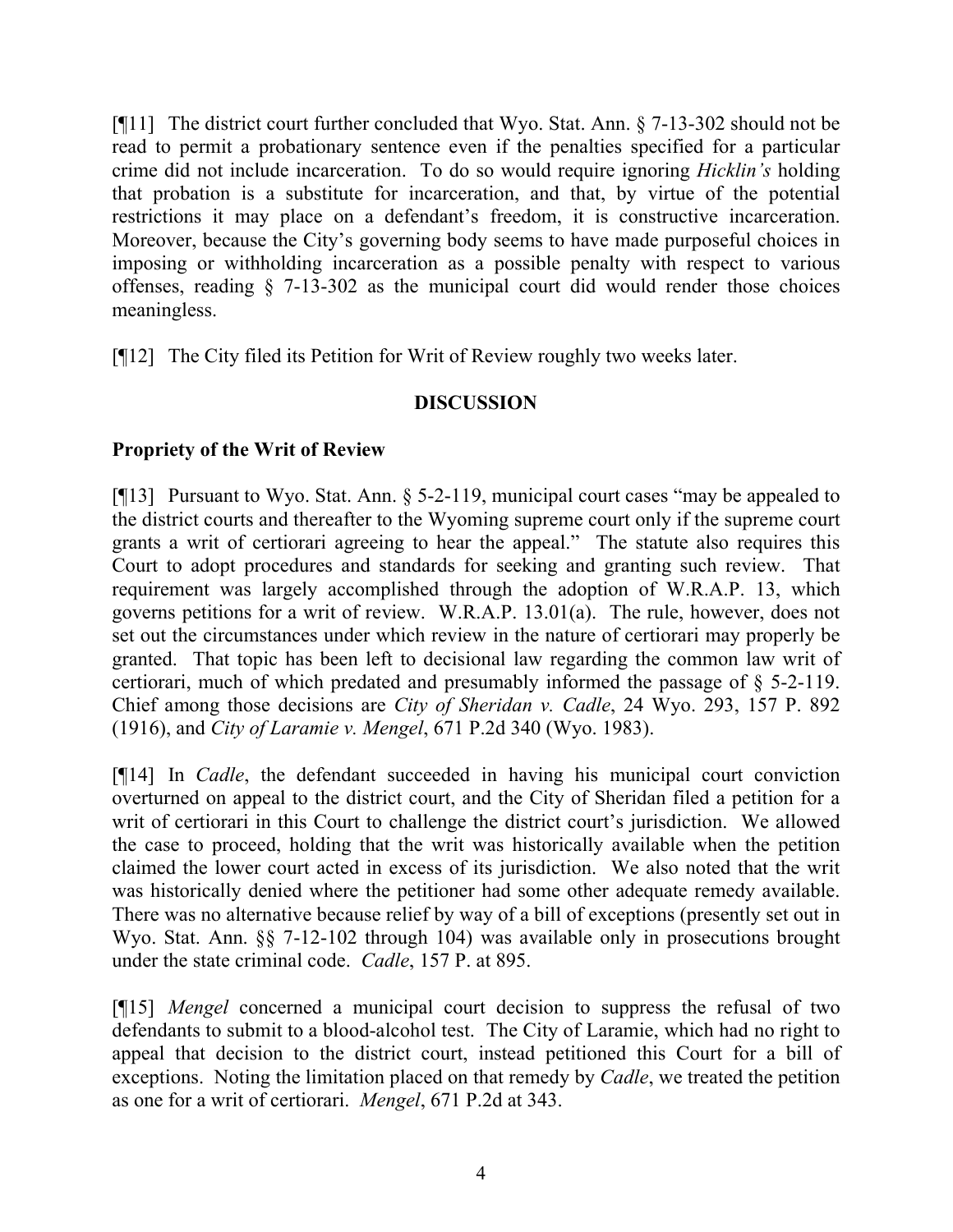[¶16] Although we refrained from an attempt to define the full scope of the writ, we cited to *Call v. Town of Afton*, 73 Wyo. 271, 278 P.2d 270 (1954), for the proposition that it had long and widely been held to serve functions other than challenging an inferior court's jurisdiction when review is deemed essential to prevent a failure of justice. That includes cases where the petitioner has no appellate or other plain, speedy, and adequate remedy, particularly those posing issues of potentially state-wide concern or issues having constitutional implications. Moreover, it may be granted cases that are technically moot. *Mengel*, 671 P.2d at 344-45.<sup>7</sup>

[¶17] As was the case in *Cadle* and *Mengel*, certiorari appears to be the City's only available path for resolving its dispute with Simonson. Furthermore, this case raises an issue of state-wide concern. We therefore grant the writ of review and address the merits.

### **The Power to Impose Probation**

 $\overline{a}$ 

[¶18] The question of whether a court has imposed an illegal sentence by virtue of exceeding legislatively established limits is a question of law which we review de novo. *Palmer v. State*, 2016 WY 46, ¶ 9, 371 P.3d 156, 158 (Wyo. 2016); *Manes v. State*, 2007 WY 6,  $\P$  7, 150 P.3d 179, 181 (Wyo. 2007). With respect to any particular offense, courts may impose only those sentences authorized by the legislature by statute governing that offense. *Chapman v. State*, 2015 WY 15, ¶ 17, 342 P.3d 388, 393 (Wyo. 2015); *Seaton v. State*, 811 P.2d 276, 282 (Wyo. 1991); *Williams v. State*, 692 P.2d 233, 235 (Wyo. 1984).

[¶19] When a statute is sufficiently clear and unambiguous, we give effect to the plain and ordinary meaning of its words and will not enlarge or expand it beyond its express provisions. *Johnson v. City of Laramie*, 2008 WY 73, ¶ 7, 187 P.3d 355, 357 (Wyo. 2008) (citation omitted); *Sponsel v. Park County*, 2006 WY 6, ¶ 9, 126 P.3d 105, 108 (Wyo. 2006).

<sup>&</sup>lt;sup>7</sup> The mootness doctrine holds that a court generally should not entertain a case when a change of circumstances has eliminated the possibility of acting meaningfully to remedy a wrong even after resolving the parties' controversy. *Operation Save America v. City of Jackson*, 2012 WY 51, ¶ 21, 275 P.3d 438, 448 (Wyo. 2012). We strongly suspect the City's case may be moot because the district court did not rule in Simonson's appeal until three days after the period of her probation presumably expired. However, there are three exceptions to the operation of that doctrine which relate to issues of great public importance, issues with respect to which it is necessary to provide guidance to state agencies and lower courts, and controversies capable of repetition while evading review. *Id.* ¶¶ 22-23, 275 P.3d at 448-49; *In Interest of DJS-Y*, 2017 WY 54, ¶ 7, 394 P.3d 467, 469 (Wyo. 2017). Here, the balancing of the powers of a community's governing body and its judiciary is of great importance and must be conveyed to the lower courts. Moreover, the facts of Simonson's case suggest that her sentence is considered "standard" in Casper, and that unless we do something conclusive now, short probation periods will continue to stand as an obstacle to meaningful review.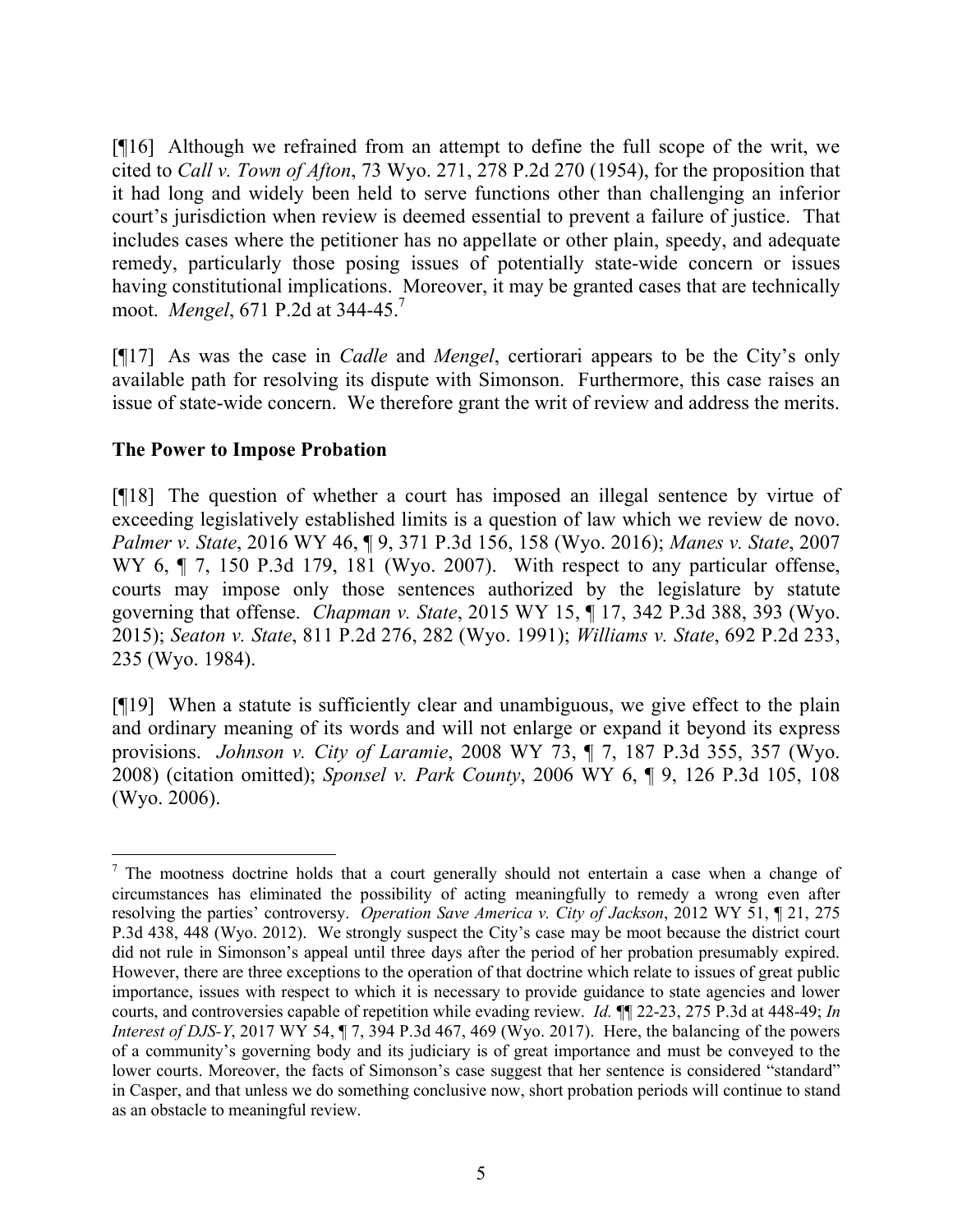[¶20] We agree with the district court's reading of Casper's ordinances governing minors in possession, as they are set out above. The relevant ordinances expressly authorize only a fine as punishment for that misdemeanor, and they nowhere authorize the alternatives of incarceration or probation.

[¶21] We also agree with the district court's conclusion as to the continuing relevance of Hicklin v. State, 535 P.2d 743 (Wyo. 1975).<sup>8</sup> That decision did more than blithely characterize probation as constructive confinement and conclude on that basis that a term of probation cannot exceed the maximum term of imprisonment authorized by the statute a defendant had violated. It illustrated that the power to impose probation was in part dependent on the power to incarcerate.

[¶22] *Hicklin* noted that probation constituted a legislatively approved abridgment of a defendant's liberty in the public interest. It is something less than imprisonment because the rigors of confinement are absent, but it is nevertheless a substitute for complete imprisonment because it considerably restricts the liberty of a convicted criminal and intrudes upon his private life. *Id.* at 753.

[¶23] The inherent inseparability of probation from the power to jail a defendant is reflected in the history of probation in the United States. The practice of granting probation, and the use of the word, originated in 1841 with the private efforts of John Augustine, a religious Boston boot maker who, in order to prevent the all-too-prevalent incarceration of low risk offenders, convinced courts to defer sentencing pending a threeweek trial period of release into his supervisory custody on bail. 22 Joan Petersilia, *Probation in the United States,* Crime & Just. 149, 155 (1997). From its beginnings, it was available only to individuals subject to incarceration, as an alternative to imprisonment. Cecelia Klingele, *Rethinking the Use of Community Supervision*, 103 J. Crim. L. & Criminology 1015, 1021-23 (2013); Kellie Brady, Comment, *Some People Just Shouldn't Have Kids!: Probation Conditions Limiting the Fundamental Right to Procreate and How Texas Courts Should Handle the Issue*, 16 Tex. Wesleyan L. Rev*.* 225, 227-29 (2010).

[¶24 Furthermore, probation became a creature of statute largely because of its relationship to and its use as a substitute for incarceration, as well as judicial uncertainty as to whether suspending imposition or execution of authorized jail or prison sentences was authorized by the common law or could be justified as an inherent power of courts. Wayne A. Logan, Symposium, *The Importance of Purpose in Probation Decision Making*, 7 Buff. Crim. L. Rev. 171, 175-76 (2003); *see also Ex Parte United States*, 242 U.S. 27, 42-45, 37 S.Ct. 72, 74-76 (1916).

l

<sup>&</sup>lt;sup>8</sup> The City questions the vitality of *Hicklin*'s characterization of probation as constructive confinement by noting that the definition of "official detention" in Wyo. Stat. Ann. § 6-5-201(a)(ii) excludes supervision on probation. However, official detention refers to formal arrests and actual confinement. Naturally, it would exclude the constructive confinement of probation.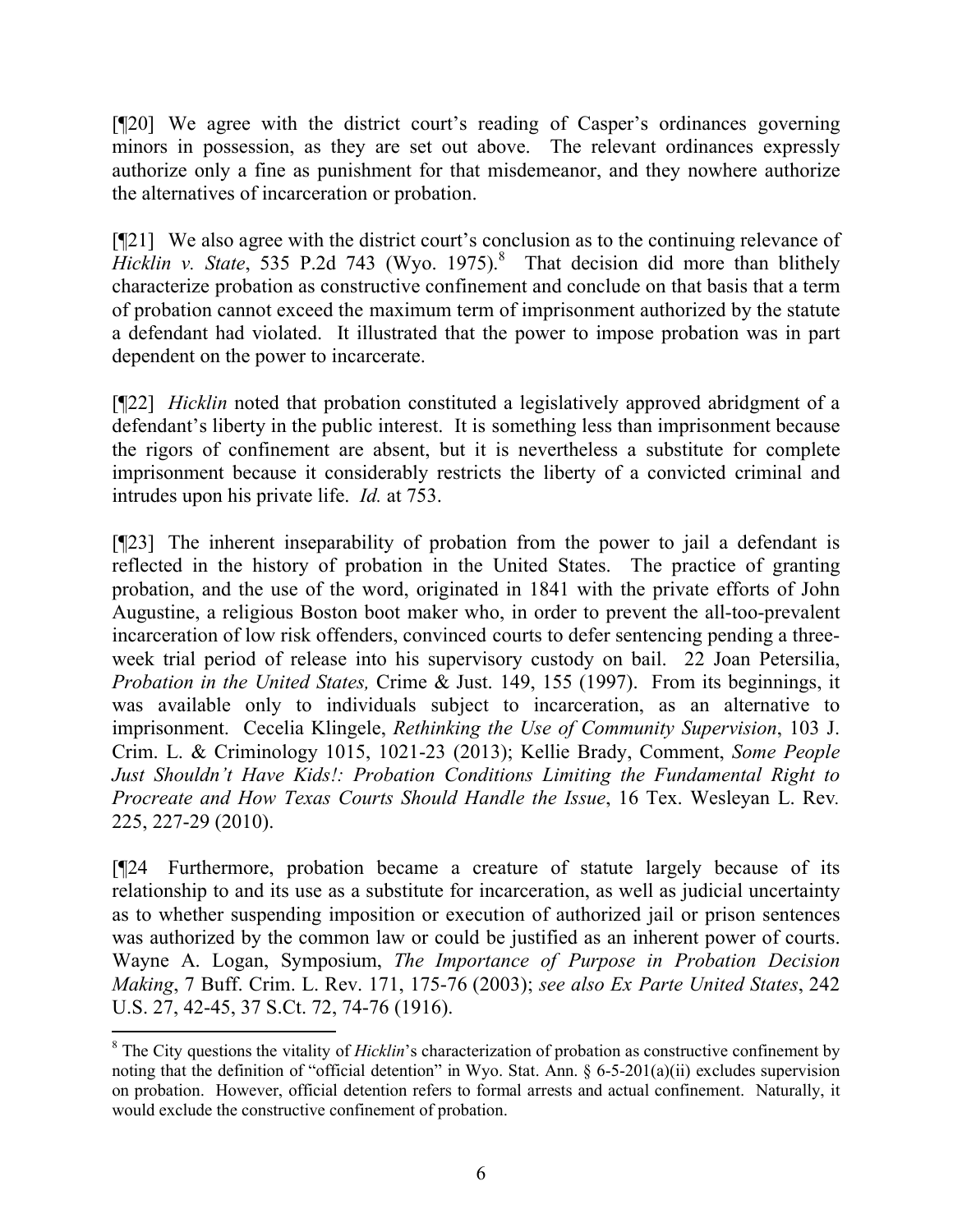[¶25] In short, the power to impose probation has historically been related to the power to incarcerate, and to no other criminal penalty. For this reason, we conclude that a natural corollary to the rule of *Hicklin* is that a court cannot place a defendant on probation for an offense that has not expressly been made punishable by a jail or prison sentence.

[¶26] The City attempts to avoid that result by arguing that the above rule was altered by Wyo. Stat. Ann. § 7-13-302, which we quoted above. We see two problems with the City's argument. As we have already noted, probation has historically been tied to incarceration, and has been construed as constructive confinement. We must read the statute, which was originally enacted in 1939, $\degree$  in that light, as we presume the legislature acted in a thoughtful and rational manner with full knowledge of the law when it enacted the statute. *Harmon v. Star Valley Medical Center*, 2014 WY 90, ¶ 47, 331 P.3d 1174, 1187-88 (Wyo. 2014). Therefore, we must conclude that the terms "suspend the imposition or execution of sentence" only refer to a potential sentence of incarceration.

[¶27] We likewise cannot conclude, for reasons stated in *Brown v. Jarvis*, 36 Wyo. 406, 256 P. 336 (1927), that the statute somehow implies a penalty of incarceration that could be suspended. Brown was convicted in Casper's city court of unlawfully possessing intoxicating liquor in violation of a city ordinance. He was sentenced to thirty days in jail despite a state statute which authorized only a fine for violations of ordinances. He obtained relief from the district court, and the city appealed in reliance upon a more general state statute that arguably could be read as allowing for other forms of punishment. The Court rejected that position because viewing the more general provision in that manner would violate the established rule that a penalty cannot arise by implication, but must be expressly imposed by a legislative body. *Id*. at 338.

[¶28] The district court was therefore correct in holding that municipal courts cannot impose probation when the only penalty for an offense is a fine. We recognize that this ruling will limit municipal courts' ability to impose what might be helpful conditions of probation to address the potential drinking problems of youthful offenders. However, the resolution of that issue lies in amending the ordinance to provide for incarceration, or through legislation.

 $\overline{a}$ <sup>9</sup> The statute originally stated that "[a]fter conviction or plea of guilty for any offense, except crimes punishable by death or life imprisonment, the court may suspend the imposition or the execution of sentence and may also place the defendant on probation or may impose a fine applicable to the offense and also place the defendant on probation." 1939 Wyo. Sess. Laws Ch. 91, § 1. The current statute merely reorganizes the language into subparagraphs.